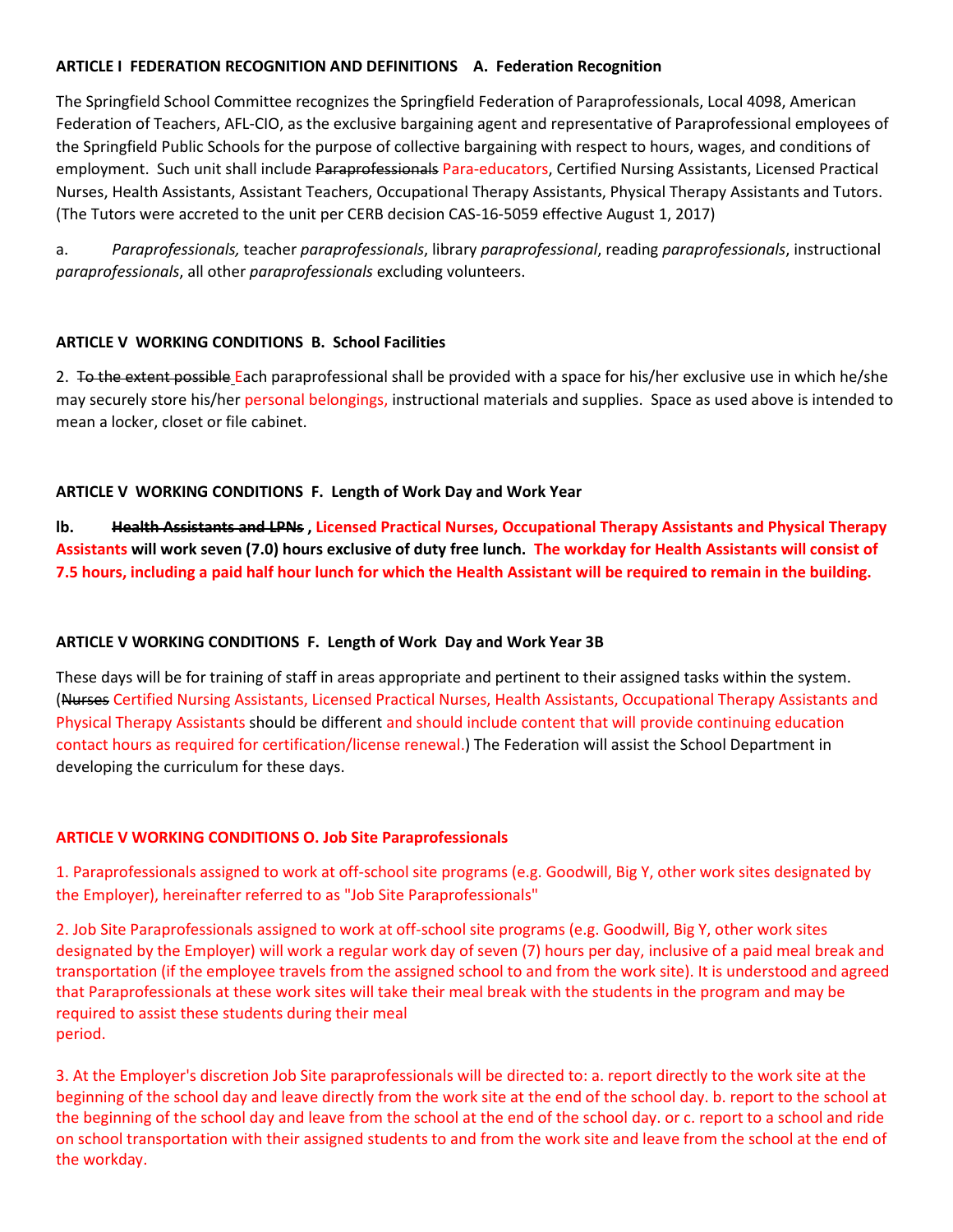4. Employees who must drive their own vehicle and who are assigned to a work site outside of the City of Springfield will be reimbursed for mileage at the mileage reimbursement rate established by the City of Springfield Comptroller. Said mileage will be paid from the employee's residence or assigned school (whichever is closer) to the work site.

5. Job Site Paraprofessionals will not be eligible for compensation for Substitute Teacher coverage. Job Site Paraprofessionals will not be eligible for additional compensation for meal coverage or for riding a school bus without a Bus Monitor as these duties will be performed during the seven (7) hour workday referenced above for which the Job Site Paraprofessional will be receiving their regular hourly rate.

6. Job Site Paraprofessional vacancies that occur after the commencement of a school year and before the conclusion of said year will be posted internally for application by members of the bargaining unit.

## **ARTICLE VII LEAVES WITH PAY A. Disability and Emergency 7**

Employees are covered under Workman's Compensation for all work related injury. While on Workmen's Compensation a paraprofessional upon request can use accumulated sick leave benefits to make up the difference between Workmen's Compensation and his/her regular weekly wages.

# All members of the bargaining unit are covered under the applicable provisions of the Massachusetts Worker's Compensation Law, currently Chapter 152 of the Massachusetts General Law.

In addition to the wage benefits provided for in the above statute, the School Committee shall provide a benefit called a special sick leave allowance payment while the Unit D member is incapacitated from working and receiving benefits under Chapter 152 of M.G.L., which when added to the amount of wage benefits will result in the payment to the Unit D member of his full salary or wages. Said sick leave allowance payment shall not be charged against the Unit D member 's regular sick leave (Disability and Emergency Leave). This benefit will be paid subject to the provisions and limitations of Chapter 152, Section 69. Payments under this section shall not exceed one year from date of injury.

All members of the bargaining unit shall be granted a leave for absence caused by injuries, assault or battery sustained by teachers in connection with their employment by the Committee.

## **ARTICLE VII LEAVES WITH PAY H. Bereavement Leave**

For the purposes of this section (a) leave with pay shall be granted on the death of (1) husband, wife, significant other, mother, father, son, daughter, brother, sister, grandchild, grandfather, or grandmother, of either the paraprofessional or his/her spouse or significant other; or (2) any individual or relative of the paraprofessional or his/her spouse who was actually living in the immediate household of the paraprofessional at the time of death or at the commencement of the final illness or accident. This policy would also include step parent, step sibling, step child, step grandchild or step grandparent.

c. In the instance of the death of a brother-in-law or sister-in-law of an employee or his/her spouse or significant other, not covered in Section b above, the day of the funeral will be offered to the employee as a bereavement day with pay.

d. Paraprofessionals shall, upon request, be granted leave of absence of not more than  $\theta$  =  $(1)$ three (3) working day when such absence is occasioned by the death of a son-in-law, daughter-in-law, uncle, aunt, nephew, or niece of either the paraprofessional or his/her spouse or significant other whose place of residence is elsewhere than in the home of the employee.

2. The present method of providing release time to attend the funeral services of a coworker shall be continued during the term of this Agreement.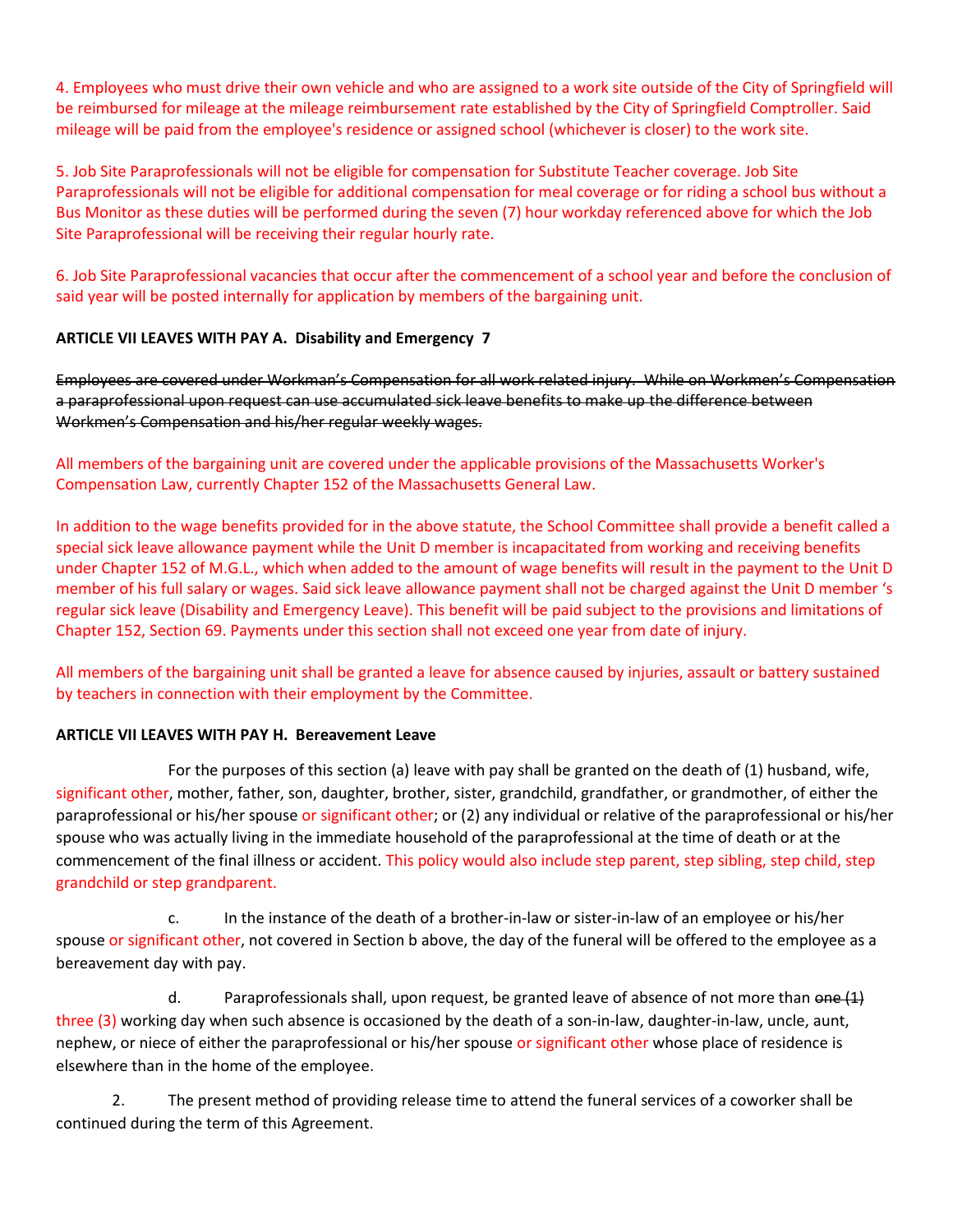3. The leave provided for in Paragraph a, b, and c, and d above shall not be charged against the paraprofessional's disability and emergency leave (sick leave).

The leave provided for in Paragraph 1-d, shall be charged against the paraprofessional's disability and emergency leave (sick leave).

## **ARTICLE VII LEAVES WITH PAY I. Sick Leave Conversion Upon Retirement or Death (Effective July 1, 2012)**

Effective and retroactive to July 1, 2012 upon retirement from the Springfield School Department, City of Springfield or death, an employee irrespective of the position held, shall be paid at the rate of \$30.00 (50.00) per day for all sick leave accrued by said employee at the time of the employee's death while in the service of the City, or retirement from municipal service. Such payment will be made in one lump sum, provided further that in the event of death, such sum would otherwise have been made payable to the employees shall be paid to that person whom such employee has designated as his beneficiary on his municipal life insurance policy, and, if none, then to his estate.

Employees who do not work a six and one half hour daily schedule will have their sick leave conversion benefit pro-rated based on hours actually worked.

## **ARTICLE VII LEAVES WITH PAY K. Holidays**

Salary shall be based on the work year as defined in Article V.GF, plus the following fourteen (44 15) paid holidays, namely; Labor Day, Columbus Day, Veterans Day, Thanksgiving (2) days' pay), Christmas Day (3 days' pay), New Year's Day, Martin Luther King Day, President's Day, Patriot's Day, Good Friday, and Memorial Day, Juneteenth, plus any day when schools are closed due to an emergency and the day is not rescheduled at a later date during the same school year (see arbitration award dated July 27, 2010 defining paid school days)

Tutors/Fellows shall only be paid for Thanksgiving (2 days) and Christmas (3 days) in the 2017-18 school year. Tutors/Fellows shall only be paid for Labor Day, Columbus Day, Veterans Day, Thanksgiving (2 days), Christmas (3 days), New Year's Day and Martin Luther King's Birthday in the 2018-19 school year. Tutors/Fellows shall receive all paid holidays listed in this section commencing with the 2019-20 school year.

\*Juneteenth is a statewide holiday. When Juneteenth is observed on a date that falls during the school year, it shall be recognized as a paid holiday.

## **ARTICLE XI IN-SERVICE TRAINING B. In-service Training Programs**

Unit members who serve in the Licensed Practical Nurse, COTA's or PTA's classifications shall be entitled to reimbursement of up to \$150.00 of continuing education credit each year, provided such courses are approved in advance by an appropriate administrator. License renewals shall not be reimbursed under the provisions of this agreement.

**ARTICLE XIV FEDERATION RIGHTS AND RESPONSIBILITIES A. Federation Representation, Negotiation, Business and Meetings** The Union plans on proposing new language so that the President of the Federation can be compensated appropriately. That language will be forthcoming.

2. Representation at Meetings: Federation Business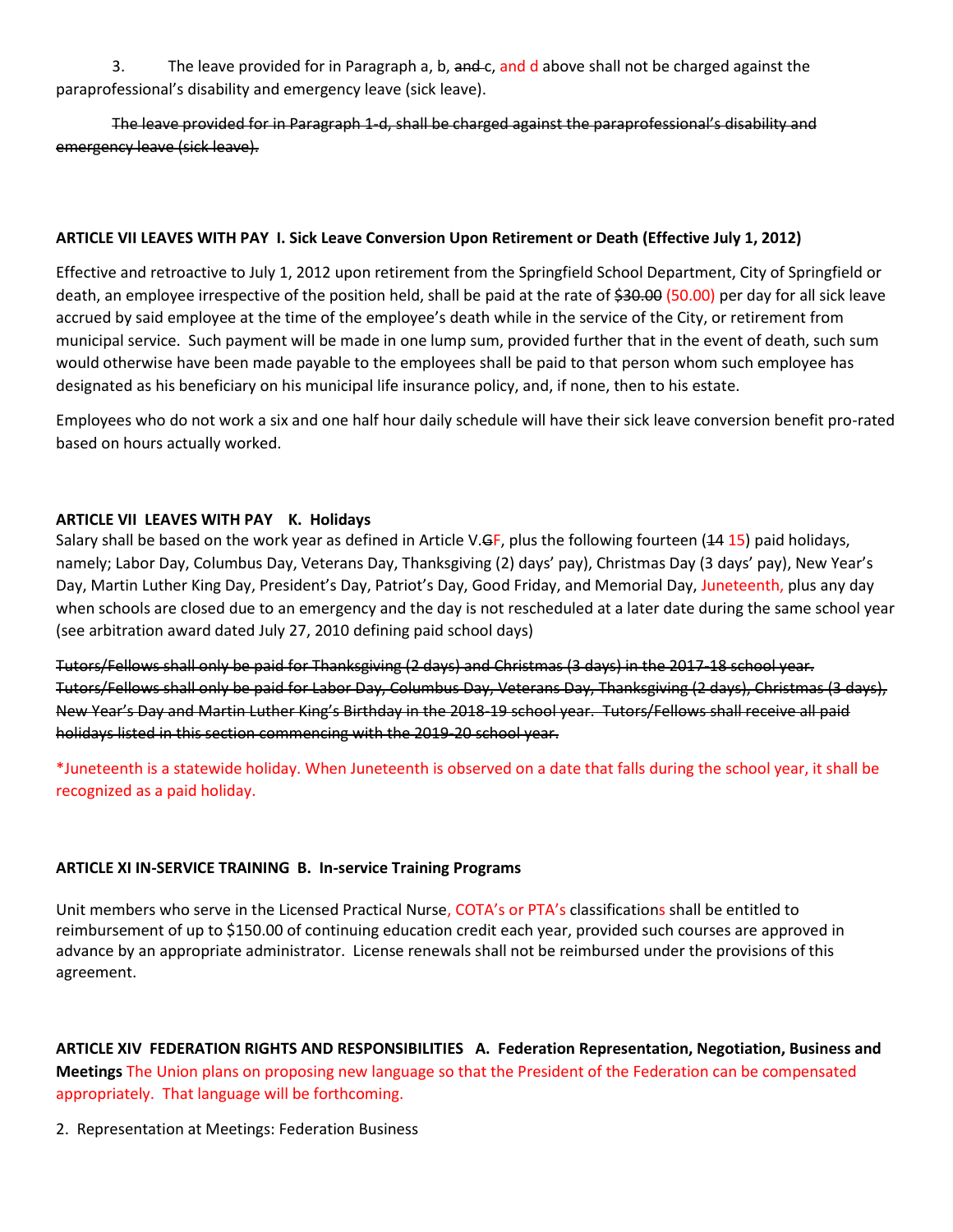a. The parties agree that the President of the Federation shall be granted a leave of absence for the school year. The leave shall be a paid leave of absence and the Federation shall pay the School Department for the full cost of the Federation President's salary and benefits, including, but not limited to, the full cost of any health and life insurance premiums, should the President elect to participate in the City's health and life insurance programs. While on leave of absence the Federation agrees to indemnify the School Committee for any losses that result from any worker's compensation claims made by or on behalf of the President.

## **ARTICE XV DEDUCTIONS A. Other Deductions**

5. Payment to Springfield Teachers' Credit Union and

### *Discuss*

### *ARTICLE XIX COMPENSATION A. Basic Salary Schedule*

*Any Unit D member hired will be paid their contractual hourly rate according to years of service in Springfield* 

### **ARTICLE XIX COMPENSATION B. Other Payments**

2. Paraprofessionals who serve as instructors to either Teachers or Paraprofessionals for a full day on Professional Development Day will receive a flat rate of one-hundred-and-fifty dollars (150.00) two hundred and seventy dollars (\$270.00) plus their regular daily rate.

3. Paraprofessionals who serve as instructors to other Paras for orientation and training shall receive a flat rate of twenty-five dollars (\$25.00) forty five dollars \$45.00 per hour plus their regular/hourly rate.

4. Assignments of this nature must be approved in advance by the Superintendent or his designee.

5. Paraprofessionals who serve as instructors to other Paraprofessionals for orientation and training shall be compensated for preparation time necessary to prepare for the course. Compensation will not exceed one half (1/2) hour for each hour of instruction time.

#### **APPENDIX A**

Assistant Teachers will be defined as paraeducators with a bachelors degree

|                                                           | 2019-2020   |            |             |
|-----------------------------------------------------------|-------------|------------|-------------|
| <b>Paraprofessionals and Certified Nursing Assistants</b> | $0-5$ years | 6-10 years | $11+ years$ |
| No Credits                                                | 16.16       | 17.55      | 18.60       |
| Highly Qualified/Associates or 60 Credits                 | 16.32       | 17.90      | 19.88       |
| <b>Bachelors</b>                                          | 16.84       | 18.65      | 20.64       |
|                                                           |             |            |             |
|                                                           |             |            |             |
| <b>Job Site Paraprofessionals</b>                         | $0-5$ years | 6-10 years | $11+ years$ |
| No Credits                                                | 20.16       | 21.55      | 22.60       |
| Highly Qualified/Associates or 60 Credits                 | 20.32       | 21.90      | 23.88       |
| <b>Bachelors</b>                                          | 20.84       | 22.65      | 24.64       |
|                                                           |             |            |             |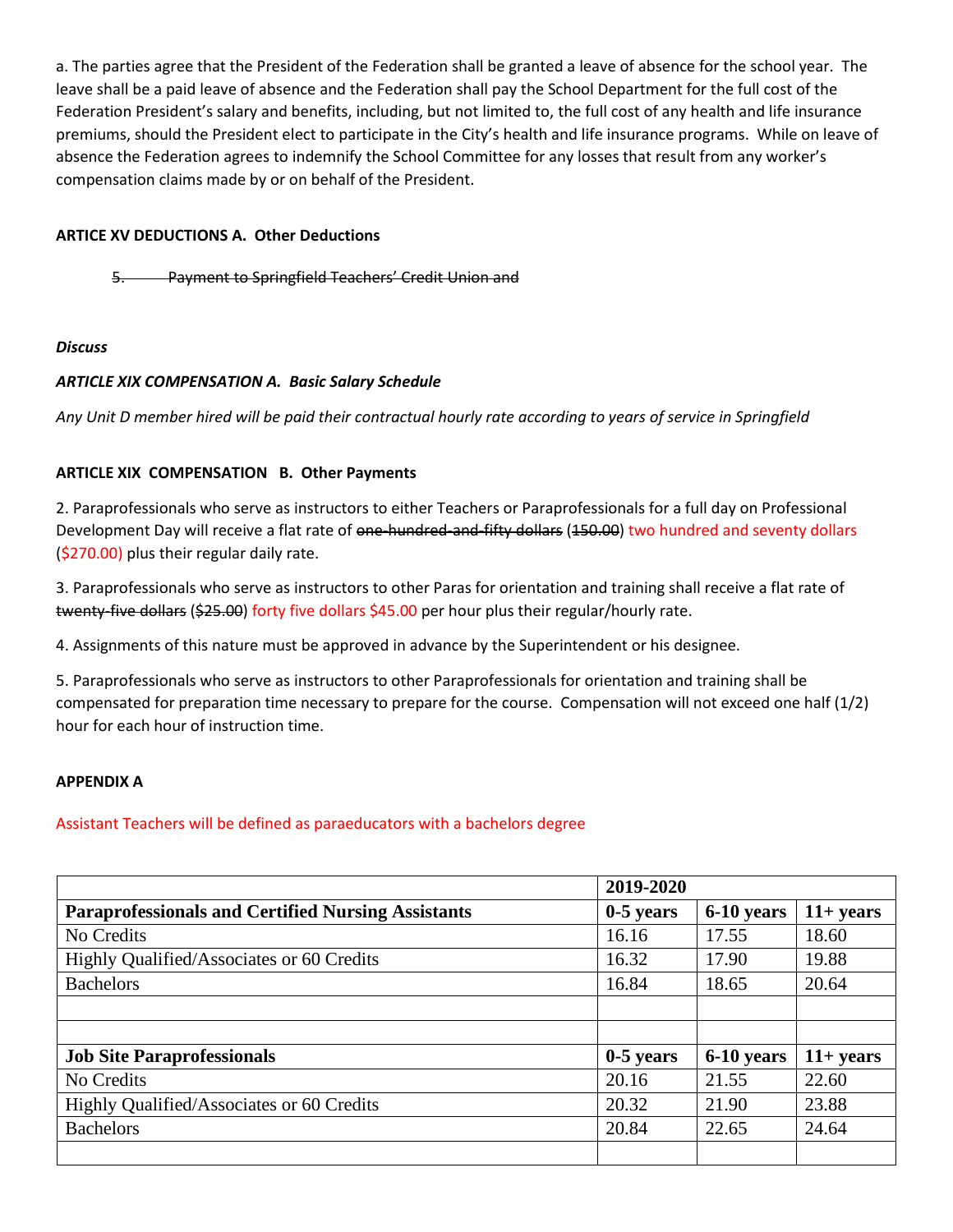| <b>Tutors/Fellows</b>                                                                | $0-5$ years |            |              |
|--------------------------------------------------------------------------------------|-------------|------------|--------------|
|                                                                                      | 14.86       |            |              |
|                                                                                      | 15.01       |            |              |
|                                                                                      | 15.16       |            |              |
|                                                                                      | 15.46       |            |              |
|                                                                                      |             |            |              |
|                                                                                      |             |            |              |
| <b>Licensed Practical Nurses, Health Assistants and Assistant</b><br><b>Teachers</b> | $0-5$ years | 6-10 years | $11+ years$  |
| No Credits                                                                           | 24.94       | 27.05      | 27.52        |
| Highly Qualified/Associates or 60 Credits                                            | 25.20       | 27.27      | 27.72        |
| <b>Bachelors</b>                                                                     | 25.88       | 27.87      | 28.33        |
|                                                                                      |             |            |              |
|                                                                                      |             |            |              |
| <b>Occupational Therapy Assistants and Physical Therapy</b>                          | $0-5$ years | 6-10 years | $11+ years$  |
| <b>Assistants</b>                                                                    |             |            |              |
|                                                                                      | 26.86       | 28.35      | 29.86        |
|                                                                                      |             |            |              |
|                                                                                      |             |            |              |
|                                                                                      |             | 2020-2021  | 3%           |
| <b>Para-educators and Certified Nursing Assistants</b>                               | $0-5$ years | 6-10 years | $11 + years$ |
| No Credits                                                                           | 16.64       | 18.08      | 19.16        |
| Highly Qualified/Associates or 60 Credits                                            | 16.81       | 18.44      | 20.48        |
| <b>Bachelors</b>                                                                     | 17.35       | 19.21      | 21.26        |
|                                                                                      |             |            |              |
|                                                                                      |             |            |              |
| <b>Job Site Para-educators</b>                                                       | $0-5$ years | 6-10 years | $11+ years$  |
| No Credits                                                                           | 20.76       | 22.20      | 23.28        |
| Highly Qualified/Associates or 60 Credits                                            | 20.93       | 22.56      | 24.60        |
| <b>Bachelors</b>                                                                     | 21.47       | 23.33      | 25.38        |
|                                                                                      |             |            |              |
|                                                                                      |             |            |              |
| <b>Tutors/Fellows</b>                                                                | $0-5$ years | 6-10 years | $11 + years$ |
|                                                                                      | 15.31       | 16.84      | 18.52        |
|                                                                                      | 15.46       | 17.01      | 18.71        |
|                                                                                      | 15.61       | 17.18      | 18.89        |
|                                                                                      | 15.92       | 17.52      | 19.27        |
|                                                                                      |             |            |              |
|                                                                                      |             |            |              |
|                                                                                      |             |            |              |
| <b>Licensed Practical Nurses, Health Assistants and Assistant</b>                    | $0-5$ years | 6-10 years | $11+ years$  |
| <b>Teachers</b>                                                                      | 25.69       | 27.86      | 28.35        |
| No Credits                                                                           |             |            |              |
| Highly Qualified/Associates or 60 Credits                                            | 25.96       | 28.09      | 28.55        |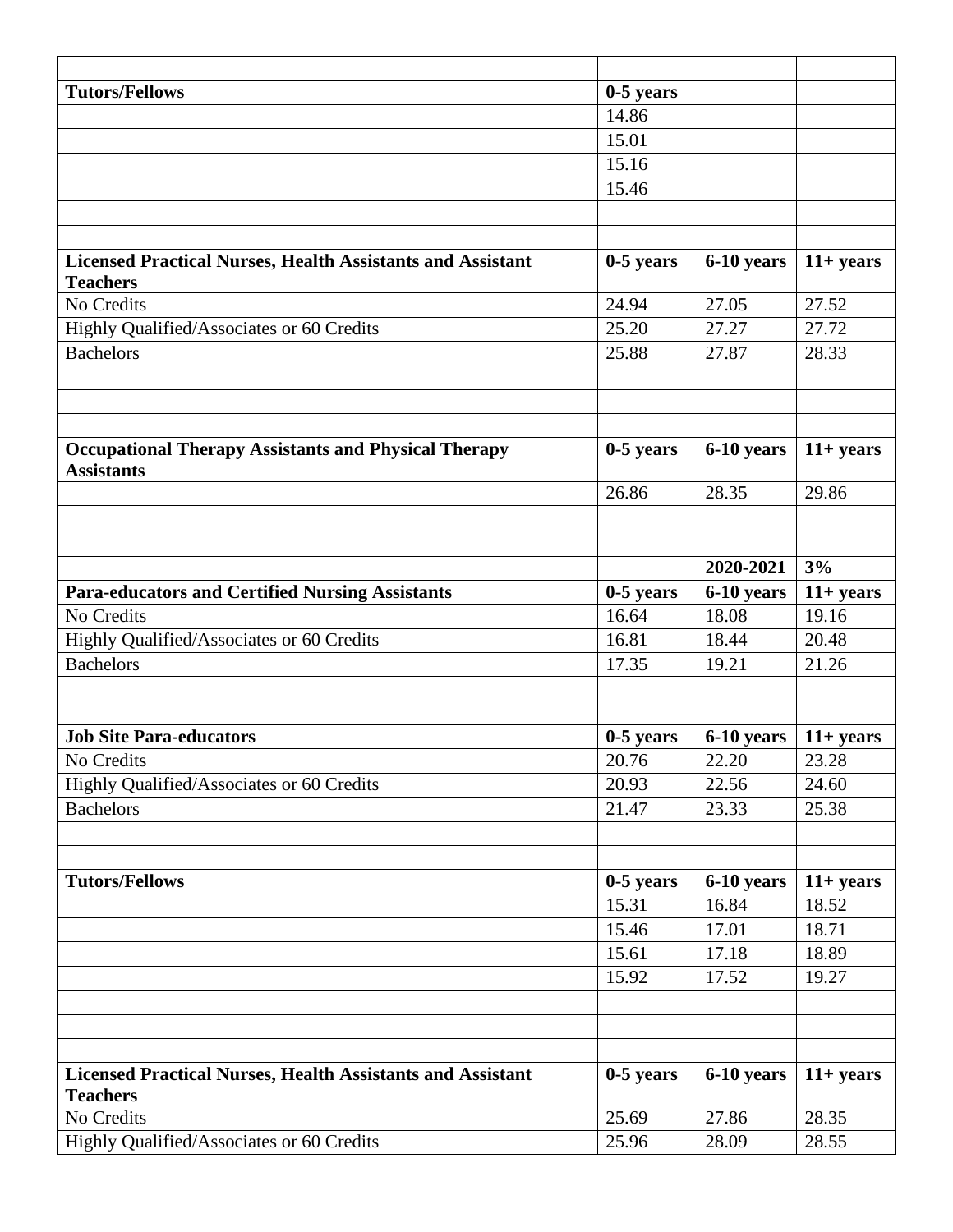| <b>Bachelors</b>                                            | 26.66       | 28.71      | 29.18       |
|-------------------------------------------------------------|-------------|------------|-------------|
|                                                             |             |            |             |
|                                                             |             |            |             |
| <b>Occupational Therapy Assistants and Physical Therapy</b> | $0-5$ years | 6-10 years | $11+ years$ |
| <b>Assistants</b>                                           |             |            |             |
|                                                             | 27.67       | 29.20      | 30.76       |
|                                                             |             |            |             |
|                                                             |             |            |             |
|                                                             | 2021-2022   | 2022-2023  | 2023-2024   |
| <b>Para-educator and CNA</b>                                |             | 2%         | 2%          |
| Step One                                                    | 18.77       | 19.15      | 19.53       |
| Step Two                                                    | 20.69       | 21.10      | 21.53       |
| <b>Step Three</b>                                           | 22.61       | 23.06      | 23.52       |
| <b>Step Four</b>                                            | 24.53       | 25.02      | 25.52       |
| <b>Step Five</b>                                            | 26.45       | 26.98      | 27.52       |
| Step Six                                                    | 28.37       | 28.94      | 29.52       |
| <b>Step Seven</b>                                           | 30.29       | 30.90      | 31.51       |
| <b>Step Eight</b>                                           | 32.21       | 32.85      | 33.51       |
| <b>Step Nine</b>                                            | 34.13       | 34.81      | 35.51       |
| <b>Step Ten</b>                                             | 36.05       | 36.77      | 37.51       |
| <b>Step Fifteen</b>                                         | 37.97       | 38.73      | 39.50       |
| <b>Step Twenty</b>                                          | 39.89       | 40.69      | 41.50       |
| <b>Step Twenty Five</b>                                     | 41.81       | 42.65      | 43.50       |
| <b>Step Thirty</b>                                          | 43.73       | 44.60      | 45.50       |
|                                                             |             |            |             |
| <b>Assistant Teachers &amp; Job Site Para-educators</b>     |             |            |             |
| Step One                                                    | 22.77       | 23.23      | 23.69       |
| Step Two                                                    | 24.69       | 25.18      | 25.69       |
| <b>Step Three</b>                                           | 26.61       | 27.14      | 27.69       |
| <b>Step Four</b>                                            | 28.53       | 29.10      | 29.68       |
| <b>Step Five</b>                                            | 30.45       | 31.06      | 31.68       |
| Step Six                                                    | 32.37       | 33.02      | 33.68       |
| <b>Step Seven</b>                                           | 34.29       | 34.98      | 35.68       |
| <b>Step Eight</b>                                           | 36.21       | 36.93      | 37.67       |
| <b>Step Nine</b>                                            | 38.13       | 38.89      | 39.67       |
| <b>Step Ten</b>                                             | 40.05       | 40.85      | 41.67       |
| <b>Step Fifteen</b>                                         | 41.97       | 42.81      | 43.67       |
| <b>Step Twenty</b>                                          | 43.89       | 44.77      | 45.66       |
| <b>Step Twenty Five</b>                                     | 45.81       | 46.73      | 47.66       |
| <b>Step Thirty</b>                                          | 47.73       | 48.68      | 49.66       |
|                                                             |             |            |             |
|                                                             |             |            |             |
| COTA, Health Assistant, LPN & PTA                           |             |            |             |
| Step One                                                    | 29.97       | 30.57      | 31.18       |
| Step Two                                                    | 32.50       | 33.15      | 33.81       |
| <b>Step Three</b>                                           | 35.03       | 35.73      | 36.45       |